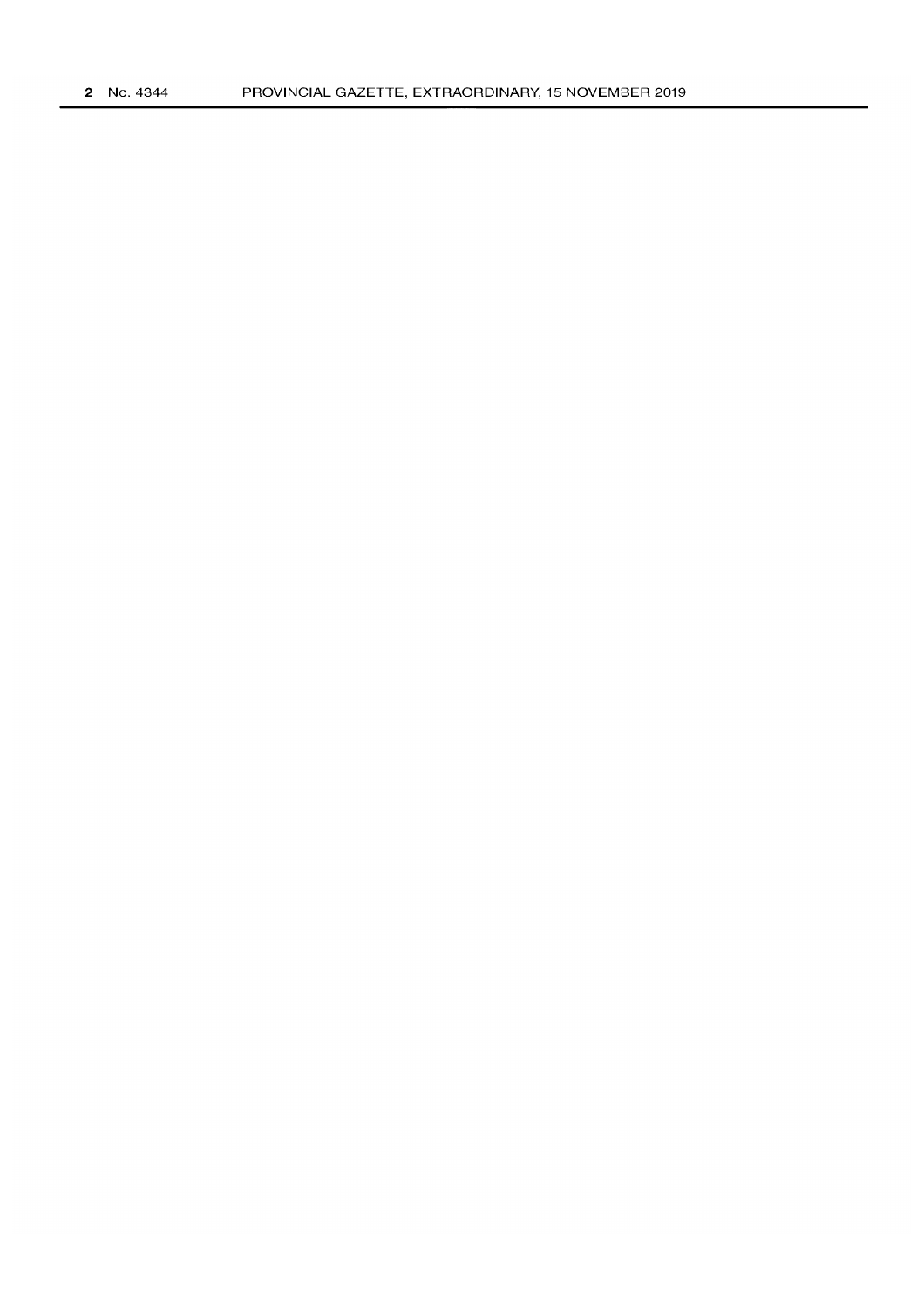## **CONTENTS**

|     |                                                                                                          | Gazette<br>No. | Page<br>No. |
|-----|----------------------------------------------------------------------------------------------------------|----------------|-------------|
|     | <b>PROVINCIAL NOTICES • PROVINSIALE KENNISGEWINGS</b>                                                    |                |             |
| 314 | Local Government: Municipal Electoral Act. 2000: Election timetable: Ward 9 of the Ndlambe (EC105) Local | 4344           |             |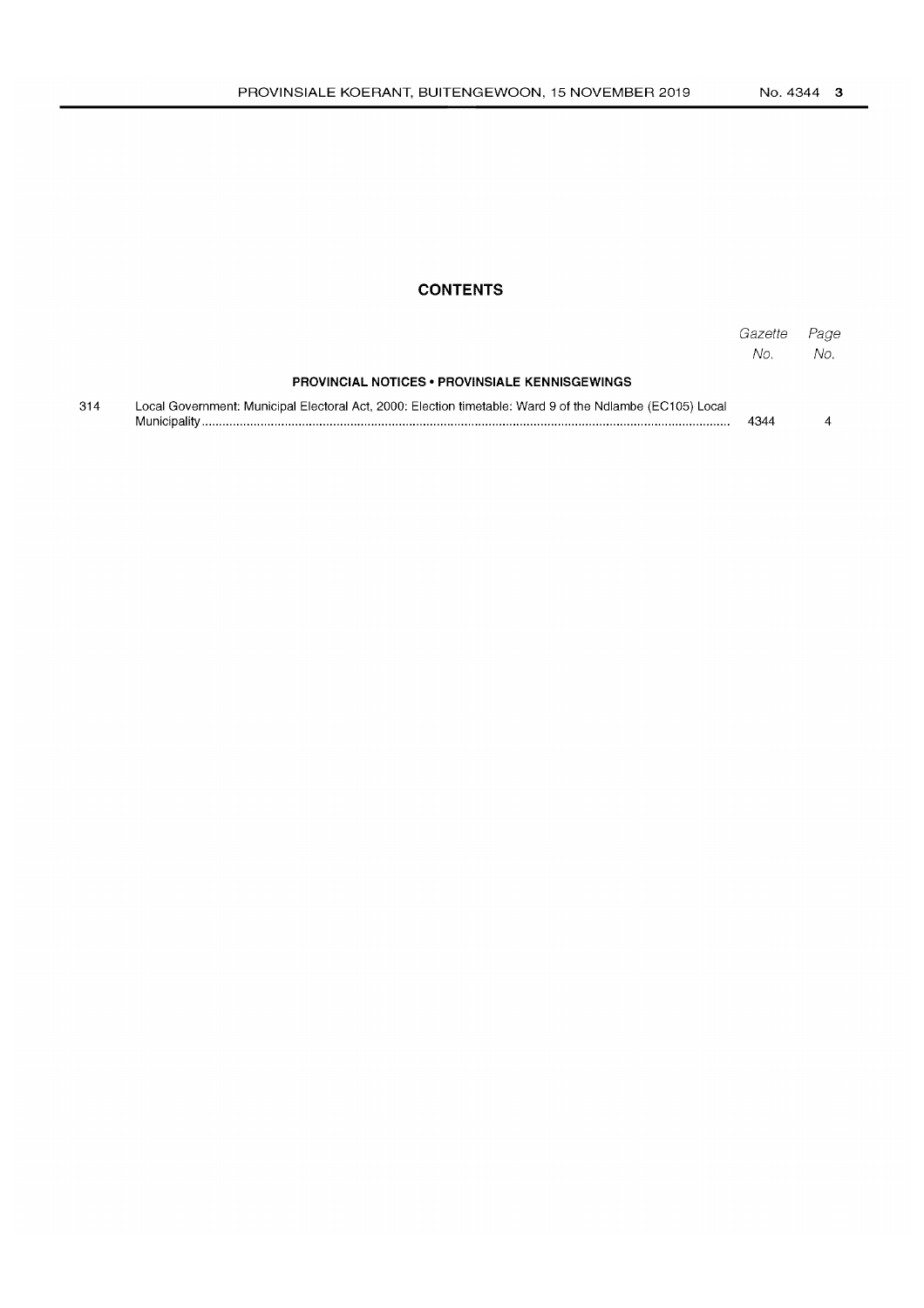# PROVINCIAL NOTICES • PROVINSIALE KENNISGEWINGS

## PROVINCIAL NOTICE 314 OF 2019

## ELECTORAL COMMISSION

## ELECTION TIMETABLE

The Electoral Commission hereby gives notice that it has in terms of section 11 of the Local Government: Municipal Electoral Act, 2000, compiled the election timetable set out below to apply to the municipal by-elections to be held on 4 December 2019 in respect of Ward 9 of the Ndlambe [EC105] Local Municipality; as proclaimed by Provincial Notice number 302 of 2019, as published in the Provincial Gazette Extraordinary No. 4337 of the Eastern Cape Province, dated 1 November 2019. A reference to "section" in this election timetable is a reference to that section in the Local Government: Municipal Electoral Act, 2000 (Act No. 27 of 2000).

#### Cut-off time for act to be performed

1 An act required in terms of this Act to be performed by not later than a date in the election timetable must be performed before 17:00 on that date, unless otherwise specified.

#### Certification of the voters' roll

2 By 7 November 2019 the chief electoral officer must certify the segments of the voters' roll for the voting districts to be used in the by-elections in terms of section 6(2)(a).

#### Notice that lists of addresses of voting stations are available for inspection

3 By 7 November 2019 the chief electoral officer must give notice that copies of a list of voting stations and their addresses will be available for inspection at the office of the Commission's local representative in terms of section 19(5).

#### Notice of route of mobile voting stations

4 If the Commission decides to use mobile voting stations in the byelections, the Commission must by 15 November 2019 give notice of the route, including the locations and estimated times of stopping of each mobile voting station in terms of section 22(1).